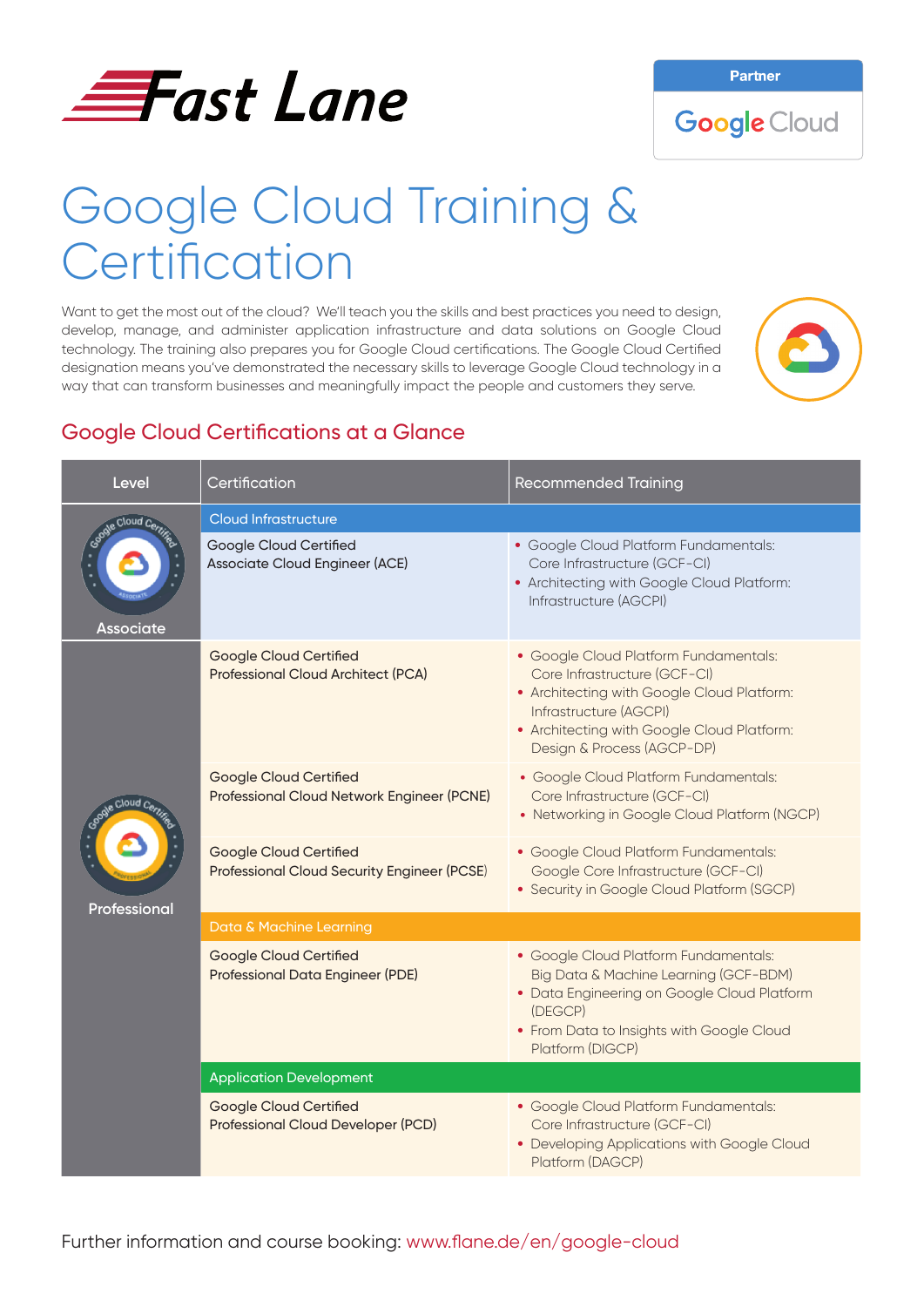## Associate Certification

The associate level certification is a job-task based certification focused on core Google Cloud Platform technology. This certification is a good starting point for those new to cloud or new to GCP and can be used as a path to professional level certifications.



## Google Cloud Certified Associate Cloud Engineer (ACE)

Demonstrate your ability to deploy applications, monitor operations, and maintain cloud projects on Google Cloud Platform.

> Frankfurt 29.10.19 Hamburg 12.11.19

#### Recommended Training

Munich 02.07.19 Berlin 16.07.19

| Core Infrastructure        | Google Cloud Platform Fundamentals:                     |                         | Architecting with Google Cloud<br>Platform: Infrastructure |                                              | Associate<br>Cloud Engineer                   |  |
|----------------------------|---------------------------------------------------------|-------------------------|------------------------------------------------------------|----------------------------------------------|-----------------------------------------------|--|
|                            | Google Cloud Fundamentals: Core Infrastructure (GCF-CI) |                         |                                                            |                                              | Price $650,00 \in$ (excl. VAT) Duration 1 Day |  |
| <b>SCHEDULE</b><br>Germany | Frankfurt 30.07.19<br>Hamburg 13.08.19                  | <b>Munich</b><br>Berlin | 04.10.19<br>15.10.19                                       | Duesseldorf 26.11.19<br>10.12.19<br>Muenster | 04.10.19<br>Vienna<br>Switzerland             |  |

Austria (ITLS) Vienna 02.07.19 Zurich<br>Zurich

Zurich 02.08.19 Zurich 28.10.19

| Architecting with Google Cloud Platform: Infrastructure (AGCPI)<br><b>Price</b> 1.950,00 $\epsilon$ (excl. VAT) <b>Duration</b> 3 Days |                                                                                    |                                                           |                                                                                                           |                                                                       |                                                                                      |                                            |                                                               |
|----------------------------------------------------------------------------------------------------------------------------------------|------------------------------------------------------------------------------------|-----------------------------------------------------------|-----------------------------------------------------------------------------------------------------------|-----------------------------------------------------------------------|--------------------------------------------------------------------------------------|--------------------------------------------|---------------------------------------------------------------|
| <b>SCHEDULE Germany</b><br>Munich<br>Berlin<br>Frankfurt<br>Hamburg                                                                    | 03.07. - 05.07.19<br>$17.07 - 19.07.19$<br>$31.07 - 02.08.19$<br>14.08. - 16.08.19 | Duesseldorf<br>Stuttgart<br>Munich<br>Berlin<br>Frankfurt | 28.08. - 30.08.19<br>$11.09 - 13.09.19$<br>$07.10 - 09.10.19$<br>$16.10 - 18.10.19$<br>$30.10 - 01.11.19$ | Hamburg<br><b>Duesseldorf</b><br>Muenster<br>Austria (ITLS)<br>Vienna | $13.11 - 15.11.19$<br>$27.11 - 29.11.19$<br>$11.12 - 13.12.19$<br>$03.07 - 05.07.19$ | Vienna<br>Switzerland<br>Zurich<br>Zurich. | $07.10 - 09.10.19$<br>05.08. - 07.08.19<br>$29.10 - 31.10.19$ |

## Professional Certification

Duesseldorf27.08.19 Stuttgart 10.09.19

Professional certifications are job-role based and assess advanced design and implementation skills developed through hands-on experience.



## Google Cloud Certified Professional Cloud Architect (PCA)

Demonstrate your proficiency to design, build and manage solutions on Google Cloud Platform.

| ہ cloud                                  |                                        |                                             | Recommended Training                                                |                               |                                          |                       |                                                                     |  |
|------------------------------------------|----------------------------------------|---------------------------------------------|---------------------------------------------------------------------|-------------------------------|------------------------------------------|-----------------------|---------------------------------------------------------------------|--|
|                                          | <b>Associate Cloud</b><br>Engineer     |                                             | <b>Architecting with Google Cloud</b><br>Platform: Design & Process |                               | Professional<br>Cloud Architect          |                       |                                                                     |  |
|                                          |                                        |                                             |                                                                     |                               |                                          |                       |                                                                     |  |
|                                          |                                        |                                             | Architecting with Google Cloud Platform: Design & Process (AGCP-DP) |                               |                                          |                       | <b>Price</b> 1.300,00 $\epsilon$ (excl. VAT) <b>Duration</b> 2 Days |  |
| <b>SCHEDULE Germany</b><br><b>Munich</b> | 08.07. - 09.07.19                      | <b>Duesseldorf</b>                          | $02.09 - 03.09.19$<br>$16.09 - 17.09.19$                            | Hamburg<br><b>Duesseldorf</b> | $18.11 - 19.11.19$<br>$02.12 - 03.12.19$ | Vienna<br>Switzerland | $10.10 - 11.10.19$                                                  |  |
| <b>Berlin</b><br>Frankfurt               | 22.07. - 23.07.19<br>05.08. - 06.08.19 | Stuttgart<br><b>Munich</b><br><b>Berlin</b> | $10.10 - 11.10.19$<br>$21.10 - 22.10.19$                            | Muenster<br>Austria (ITLS)    | $16.12 - 17.12.19$                       | Zurich<br>Zurich      | 08.08. - 09.08.19<br>$04.11 - 05.11.19$                             |  |
| Hambura                                  | 19.08. - 20.08.19                      | Frankfurt                                   | $04.11 - 05.11.19$                                                  | Vienna                        | $08.07 - 09.07.19$                       |                       |                                                                     |  |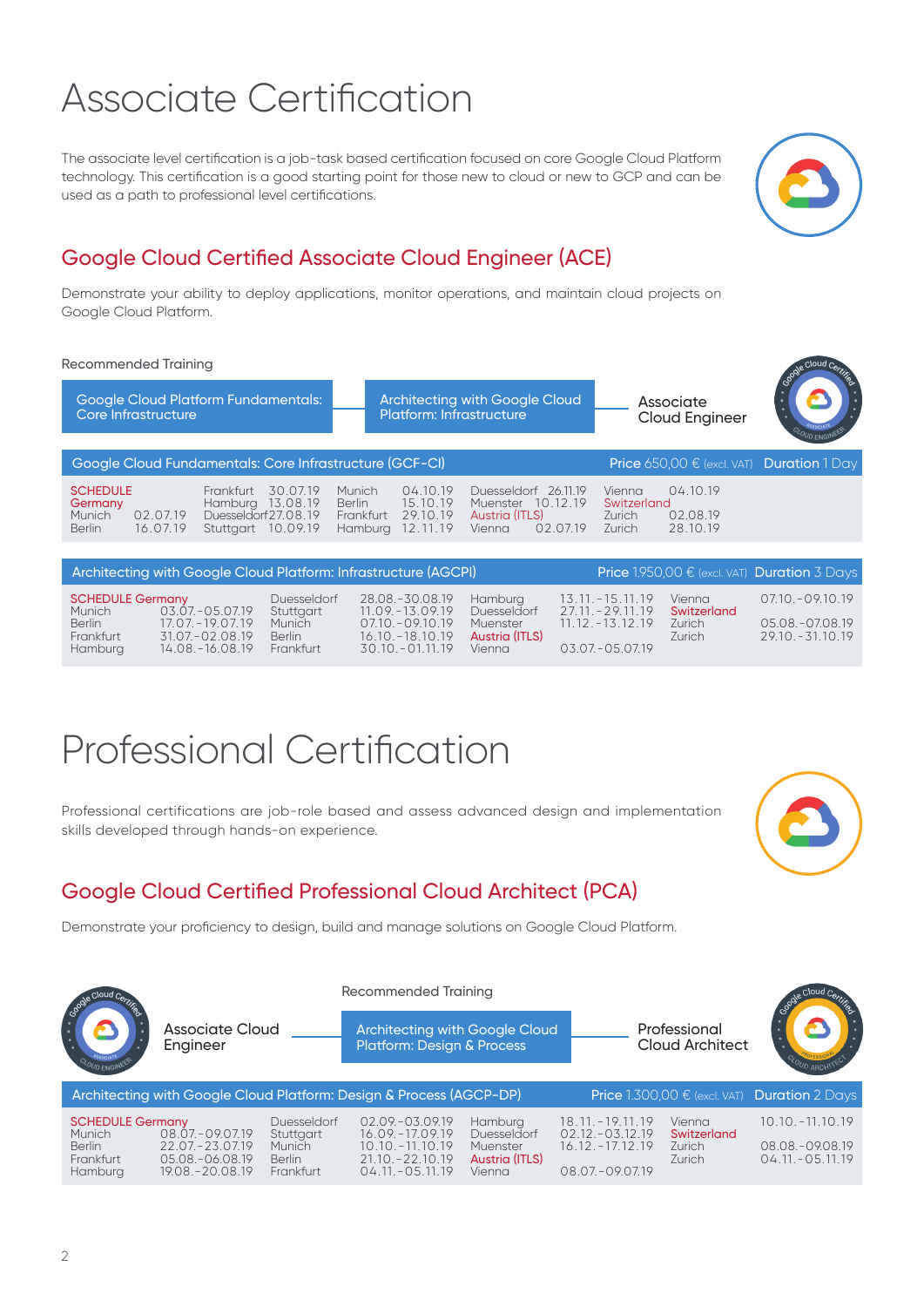## Google Cloud Certified Professional Cloud Network Engineer (PCNE)

Demonstrate your ability to implement and manage network architectures in Google Cloud Platform.



#### Google Cloud Certified Professional Cloud Security Engineer (PCSE)

Demonstrate your ability to configure and manage a secure infrastructure leveraging GCP Security Technologies.



## Google Cloud Certified Professional Data Engineer (PDE)

Demonstrate your proficiency to design and build data processing systems and operationalize machine learning models on Google Cloud Platform.

**SCHEDULE Germany**<br>Munich 30.0 Munich 30.07.-02.08.19<br>Berlin 13.08.-16.08.19 Berlin 13.08.-16.08.19<br>Duesseldorf 27.08.-30.08.19 Duesseldorf 27.08.-30.08.19<br>Frankfurt 10.09.-13.09.19 Frankfurt 10.09.-13.09.19 Hamburg 07.10.-10.10.19<br>Stuttgart 15.10.-18.10.19 Stuttgart 15.10.-18.10.19<br>Munich 04.11.-07.11.19 Munich 04.11.-07.11.19<br>Rerlin 12.11.-15.11.19 Berlin 12.11.-15.11.19<br>Duesseldorf 26.11.-29.11.19 26. 11. - 29. 11. 19 Frankfurt 10.12.-13.12.19 Austria (ITLS)<br>Vienna Vienna 30.07.-02.08.19<br>Vienna 04.11.-07.11.19 04.11.-07.11.19 Switzerland<br>Zurich <u>2</u>urich 10.09.-13.09.19<br>2urich 10.12 -13.12.19 10.12.-13.12.19 Data Engineering on Google Cloud Platform (DEGCP) Price 2.600.00 € (excl. VAT) Duration 4 Days **SCHEDULE Germany**<br>Munich 29.07.19 Berlin 12.08.19 Duesseldorf26.08.19 Frankfurt 09.09.19 Hamburg 04.10.19<br>Stuttgart 14.10.19 Stuttgart 14.10.19<br>Munich 31.10.19 Munich Berlin 11.11.19 Duesseldorf<br>Frankfurt ( Frankfurt 25.11.19<br>19.12.19 Austria (ITLS)<br>Vienna 2 Vienna 29.07.19<br>Vienna 31.10.19 31.10.19 Switzerland<br>Zurich **Zurich** 09.09.19<br> **Zurich** 09.12.19  $0912.19$ Google Cloud Platform Fundamentals: Big Data & Machine Learning (GCF-BDM) Price 650,00 € (excl. VAT) Duration 1 Day Google Cloud Platform Fundamentals: Big Data & Data Engineering on Google Cloud Recommended Training Professional Data Engineer SCHEDULE Germany Munich 05.08.-06.08.19 Berlin 19.08.-20.08.19 Berlin 19.08.-20.08.19<br>Duesseldorf 02.09.-03.09.19<br>Frankfurt 16.09 -17.09.19 Frankfurt 16.09.-17.09.19 Hamburg 14.10.-15.10.19 Stuttgart 21.10.-22.10.19 Munich 11.11.-12.11.19 Berlin 1 8 . 1 1 . - 1 9. 1 1 . 1 9 Duesseldorf 02.12.-03.12.19 Frankfurt 16.12. - 17.12.19<br>Austria (ITLS) Vienna 05.08.-06.08.19 Vienna 11.11.-12.11.19 **Switzerland<br>
Zurich 16.09.-17.09.19<br>
Zurich 16.12.-17.12.19**  $16.12 - 17.12.19$ From Data to Insights with Google Cloud Platform (DIGCP) Price 1.300,00 € (excl. VAT) Duration 2 Days From Data to Insights with Google Cloud